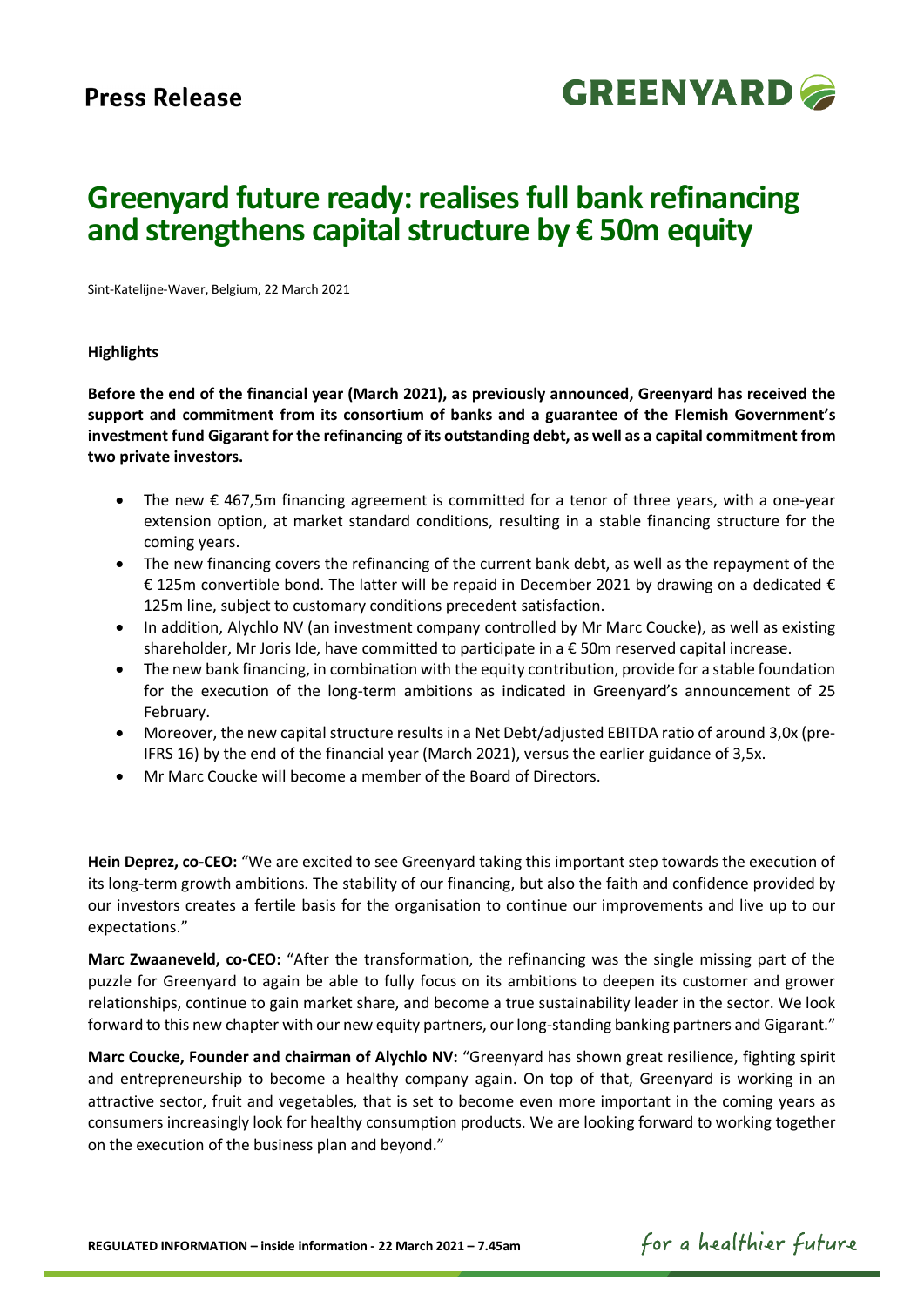## **Greenyard receives commitments from its banks and Gigarant for an aggregate amount of € 467,5m**

Greenyard announces today the successful conclusion of its negotiations with its capital and debt providers for the amendment and extension of its current senior facilities agreement and the repayment of its  $\epsilon$  125m convertible bond. Both instruments were due to mature in December 2021.

Greenyard has received the commitment and support from its relationship banks and Gigarant on the longform term sheet for the amended and extended senior facilities agreement, comprising a term loan for an amount of € 190m, a Revolving Credit Facility for an amount of € 152,5m and a committed forward starting term loan to be drawn as of December 2021 for an amount of € 125m, intended for the repayment of the convertible bond in December 2021, subject to customary conditions precedent.

The new agreement is concluded for three years with a one-year extension option, at the discretion of the banks and Gigarant. The senior facilities agreement will include market standard terms and conditions, including leverage and interest cover covenants.

# **A € 50m commitment from equity investors secures the stability and strengthens the capital structure facilitating the execution of Greenyard's long term ambitions.**

Greenyard also entered into and signed commitments with equity investors regarding a capital increase for an aggregate amount of € 50m on 19 March 2021. The capital increase will be effected through a private placement of in aggregate 7,142,858 new shares, whereby 6,928,572 new shares will be subscribed for by Alychlo NV (an investment company controlled by Mr Marc Coucke) for an amount of € 48,500,004 and 214,286 new shares will be subscribed for by an existing shareholder, Mr Joris Ide for an amount of  $\epsilon$ 1,500,002.

The subscription price agreed for the shares is equal to  $\epsilon$  7,0, including issue premium resulting in a discount of 6,5% based on the closing price on Euronext Brussels on 19 March 2021. The investors have agreed to a lock-up of 180 days. Upon completion of the capital increase, Alychlo NV will hold 6,928,572 shares, representing 13.4% of the total number of outstanding Greenyard shares following completion of the capital increase, and Mr Joris Ide 1,544,286 shares, representing 3.0%. The new shares will be of the same class as Greenyard's existing shares and will have the same rights as Greenyard's existing shares, including to dividends (if any) for Greenyard's financial year 2020-2021 and all financial years thereafter. Completion of the capital increase is subject to certain customary conditions precedent and is currently anticipated by the end of Greenyard's financial year 2020-2021. It is also anticipated that the new shares will be admitted to trading on the regulated market of Euronext Brussels within 90 days after completion of the capital increase.

Thanks to the capital increase, Greenyard will be able to further accelerate its deleverage to around 3,0x Net Debt/ Adjusted EBITDA (pre-IFRS 16) (versus its earlier guidance of 3,5x) by the end of its financial year in March 2021.

The refinancing clears the track for Greenyard to continue its growth and pursue the execution of its longterm ambitions with a stable financing, thanks to a supportive and stable group of financiers and a long-term committed group of supporting investors.